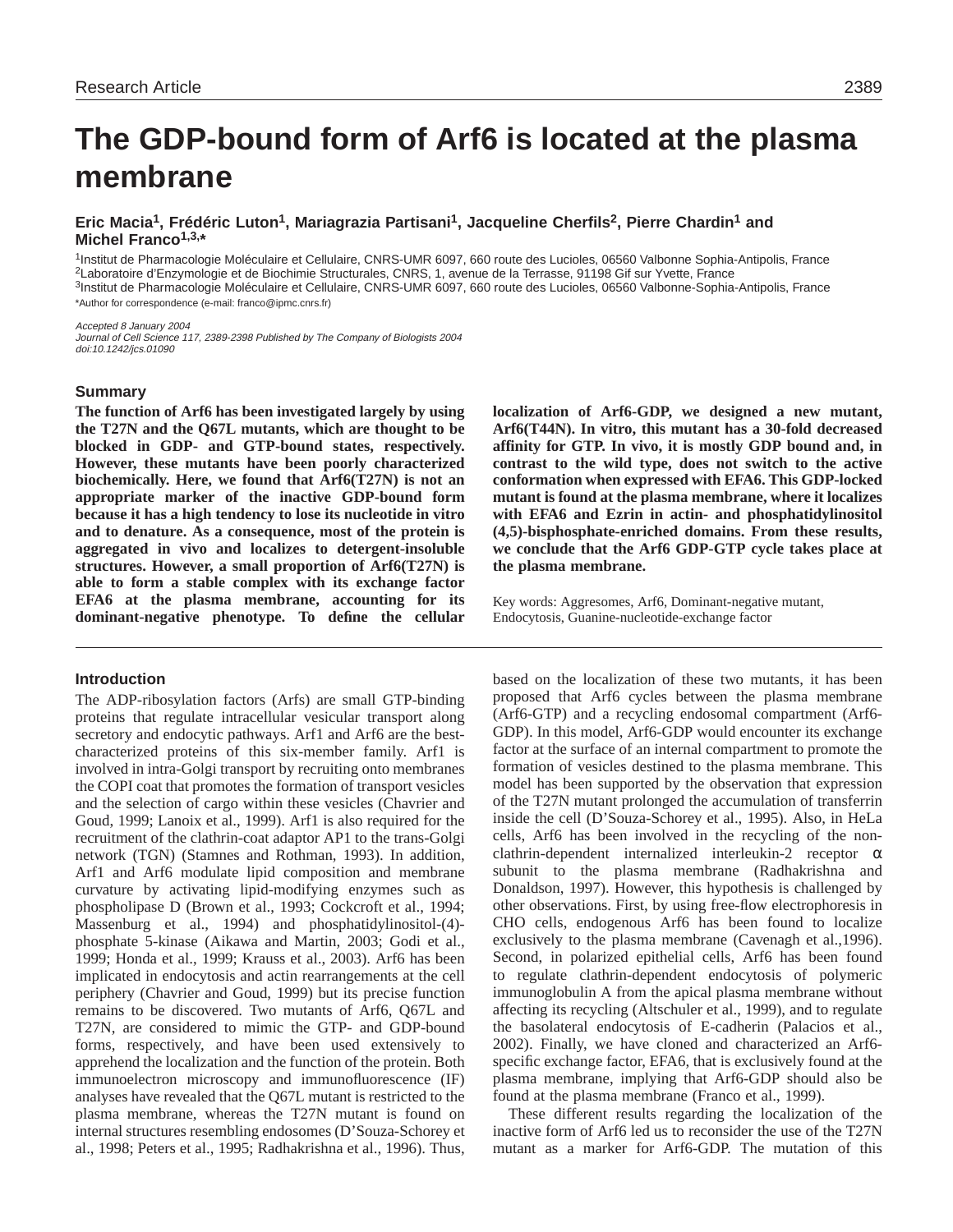conserved residue in the phosphate-binding P-loop is broadly used to investigate the cellular function of the small G proteins. This mutation generally, but not always, yields a protein with a dominant-negative cellular activity that can be explained biochemically by the formation of a nucleotide-free complex with guanine-nucleotide-exchange factors (GEFs) in which the GEFs are sequestered precluding the activation of their endogenous substrates (Feig, 1999). As well as this activity, G proteins carrying this mutation are often considered to be an approximation of their GDP-bound form and used to determine the localization of the inactive form. However, structural studies show that the Ser/Thr-to-Asn mutation targets a set of interactions that is common to both the GDP- and GTP-bound forms of small G proteins. Thus, their mutant versions are predicted to have impaired interactions with both nucleotides, yielding empty proteins that could trap the GEFs in the cell but not mimic a GDP-bound form.

In this study, we set out to determine the precise localization of Arf6-GDP. In agreement with our prediction, we demonstrate that Arf6(T27N) mutant could not mimic a GDPbound form. Indeed, this mutation affects the binding of both nucleotides and leads to instability and self-aggregation of Arf6. To investigate the cellular localization of Arf6-GDP, we made a new mutation (T44N) based on the GDP-GTP structural cycle of Arf6 (Menetrey et al., 2000; Pasqualato et al., 2001) that was predicted to lower the affinity for GTP selectively, without affecting that for GDP. We demonstrate that this Arf6(T44N) mutant is locked and stable in the GDPbound form. It is not found on internal structures but instead at the plasma membrane, where it localizes to discrete sites with the exchange factor EFA6. We conclude that the Arf6 GDP-GTP cycle takes place at the plasma membrane.

## **Materials and Methods**

#### Cell culture, reagents and antibodies

Baby hamster kidney cells (BHK) were grown in BHK-21 medium (Gibco-BRL), containing 5% fetal calf serum (FCS), 10% tryptose phosphate broth, 100 U ml<sup>-1</sup> penicillin, 100  $\mu$ g ml<sup>-1</sup> streptomycin and 2 mM L-glutamine. The following antibodies were used: rat and mouse monoclonal antibodies (mAbs) against hemagglutinin (HA) epitope (clone 3F10 and 12CA5; Roche Diagnostics, Mannheim, Germany), mouse mAb against Myc epitope (clone 9E10), mouse mAb against Tfn-R (clone H68.4; Zymed, CA), rabbit antiserum against Ezrin (provided by M. Martin, CNRS, Montpellier), rabbit antiserum against Arf6 (provided by V. Hsu, Harvard Medical School, Boston, MA), mouse mAb against Arf6 (provided by S. Bourgoin, Sainte-Foy, Quebec, Canada), mouse mAb against Giantin (provided by H-P. Hauri, Basel, Switzerland), mouse monoclonal anti vimentin (clone V9; Sigma). Texas-Red conjugated phalloidin and Texas-Red-conjugated wheat-germ agglutinin (WGA) were from Molecular Probes, FITC and Texas-Redconjugated antibodies were from Jackson ImmunoResearch. Azolectin and unlabelled nucleotides were from Sigma Chemical (St Louis, MO).  $[32P]$ -Orthophosphate,  $[3H]$ -GDP and  $[125]$  were from Amersham Pharmacia Biotech (Uppsala, Sweden) and [<sup>35</sup>S]-GTPγS from NEN-Perkin Elmer. Nocodazol was from Calbiochem (Merk Eurolab, France).

#### Preparation of phospholipid vesicles

Large unilamellar vesicles of azolectin were prepared as described elsewhere (Szoka and Papahadjopoulos, 1978) and were extruded through a 0.1 µM pore size polycarbonate filter (Isopore; Millipore). Vesicles of defined composition were prepared as previously described (Macia et al., 2000).

#### Expression and purification of recombinant proteins

Myristoylated ARF6 wild type (myrARF6-wt) and mutants were expressed and purified as previously described (Chavrier and Franco, 2001; Franco et al., 1995a). The myrARF6-wt and Q67L mutant proteins were essentially purified as GTP-bound forms, whereas myrARF6(T44N) and T27N were purified in the GDP-bound form. EFA6 was purified as previously described (Macia et al., 2001).

#### Fluorescence measurements

The large increase in intrinsic fluorescence of ARF-GTP over ARF-GDP (Kahn and Gilman, 1986) was used to monitor in real time ARF6 activation upon GDP to GTP exchange and ARF6 deactivation after GTP hydrolysis. All measurements were performed in HKM buffer (50 mM Hepes, pH 7.5, 100 mM KCl, 1 mM MgCl2, 1 mM DTT) supplemented with azolectin vesicles (final lipid concentration 0.4 g  $1^{-1}$ ) at 37°C unless otherwise indicated.

## GDP or GTPγS dissociation assay

The GDP or GTPγS dissociation assay was performed essentially as described before (Franco et al., 1996; Macia et al., 2001). Briefly, myrARF proteins  $(\sim 10 \mu M)$  were first loaded with [3H]-GDP (150 μM, 1000 cpm pmol<sup>-1</sup>) or [<sup>35</sup>S]-GTPγS (1000 cpm pmol<sup>-1</sup>) by incubating them for 45 minutes at 37°C in HKM buffer containing 1  $\mu$ M free Mg<sup>2+</sup> (1 mM MgCl<sub>2</sub> and 2 mM EDTA). When maximal loading was reached, the concentration of free  $Mg^{2+}$  was raised to 1 mM to stop the reaction. This solution was diluted ten times  $(1 \mu M)$ final) in HKM buffer supplemented with lipid vesicles, and nucleotide dissociation was monitored as a loss of protein-bound radiolabel following addition of 1 mM unlabeled nucleotide.

## Sedimentation analysis of the stability of Arf6(T27N) and Arf6(T44N) mutants

Myristoylated purified Arf6(T27N) or Arf6(T44N) (~5 µM) was incubated with 50 µM GDP in 50 mM Tris HCl, pH 8.0, 1 mM MgCl<sub>2</sub> and 0.5 mM DTT. After a 2-hour incubation at 37°C, the 200 µl sample was ultracentrifuged (in a Beckman TLA 100.1 rotor) for 30 minutes at 50,000 *g*. The supernatant and the pellet which has been resuspended with 200 µl of the same buffer, were analysed by Coomassie-Blue-stained SDS-PAGE and densitometry.

#### Cell fractionation, Triton X-100 solubilization and immunoblotting

10<sup>6</sup> BHK cells were transfected with Arf6-expressing vectors and, 40 hours later, the cells were washed in PBS. For cytosol-membrane fractionation, the cells were homogenized in 250 mM sucrose, 3 mM imidazole, pH 7.4, with protease inhibitors. The post-nuclear supernatant (PNS) was obtained by centrifugation of the cell lysate at 1000 *g* for 5 minutes at 4°C. The PNS was further centrifuged for 45 minutes at 100,000 *g* to separate the membrane and cytosolic fractions. For Triton X-100 solubilization, the cells were lysed in 20 mM Tris-HCl, pH 7.5, 1% Triton X-100, 120 mM NaCl, 1 mM MgCl2 and protease inhibitors for 10 minutes at 4°C, and centrifuged for 30 minutes at 15,000 *g* to separate Triton-X-100-soluble from -insoluble fractions. Aliquots of the pellet and supernatant (one-sixth of the pellet for the Triton-X-100-solubilization experiment) fractions were loaded on a 15% sodium-dodecyl-sulfate (SDS) polyacrylamide gel and analysed by immunoblot using anti-HA antibodies to detect ARF6.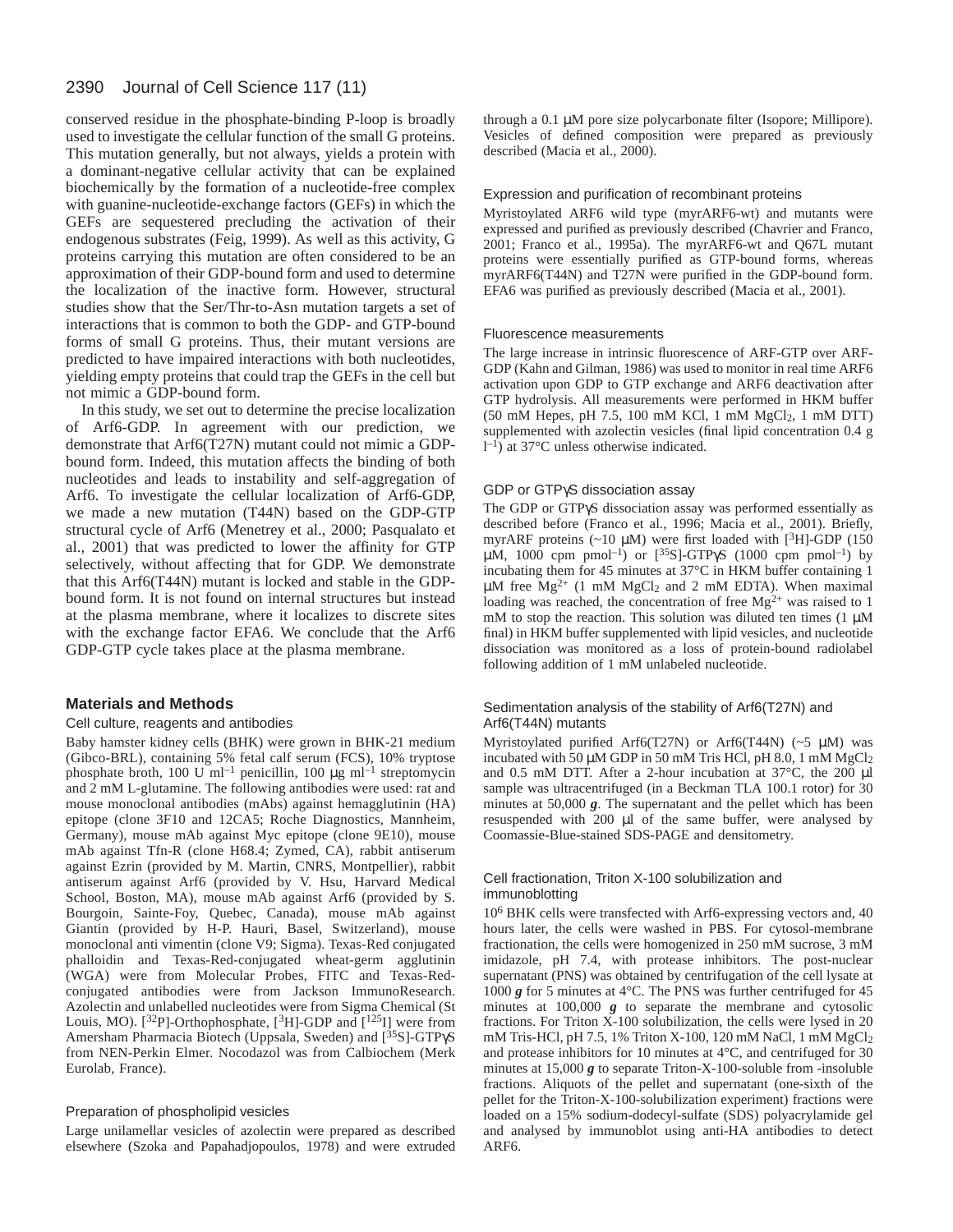## Co-immunoprecipitation

BHK-21 cells  $(2\times10^6 \text{ cells in } 100 \text{ mm}$  tissue culture dishes) were transfected or not (mock) with mycArf6T27N or EGFP-EFA6 constructs or both. 48 hours after transfection, cells were lysed in 0.5 ml of lysis buffer [20 mM Hepes, pH 7.4, 1% NP-40, 100 mM NaCl, 1 mM MgCl2, 0.25 mM PMSF and a tablet of protease inhibitors (Roche)]. Lysates were clarified by centrifugation at 13,000 *g* for 30 minutes, aliquots of each supernatants were kept for analysis. Then 5 µg of 9E10 antibody and 20 µl protein-A/Sepharose-CL4B were added for 4 hours at 4°C. The beads were then washed in lysis buffer and immunoprecipitated proteins were separated by 15-10% SDSpolyacrylamide-gel electrophoresis (SDS-PAGE) and transferred to nitrocellulose membranes.

#### Determination of the GDP/GTP ratio

BHK cells were seeded in 100 mm tissue culture dishes at 2×106 cells per dish. The following day, the cells were transfected with the various Myc-tagged Arf6 constructs alone or in combination with a plasmid encoding EGFP-EFA6 using the Fugene 6 transfection reagent according to the manufacturer instructions (Roche Diagnostics, Mannheim). 32 hours after transfection, the cells were transferred to phosphate-free and serum-free Dulbecco's modified Eagle's medium (ICN, Costa Mesa, California) supplemented with  $0.25$  mCi ml<sup>-1</sup>  $[3^{32}P]$ -orthophosphate for 16 hours. The cells were washed three times with cold PBS and then lysed in lysis buffer [20 mM Hepes, pH 7.4, 1% NP-40, 100 mM NaCl, 1 mM MgCl2, 0.25 mM PMSF and a tablet of protease inhibitors (Roche)]. After centrifugation at 15,000 *g* for 30 minutes, the supernatant was subjected to immunoprecipitation with 5 µl of 9E10 ascites fluid and 20 µl protein-A/Sepharose-CL4B for 2 hours at 4°C. The beads were then washed five times in lysis buffer. 20 µl of elution buffer (75 mM KH<sub>2</sub>PO<sub>4</sub>, pH 3.4, 5 mM EDTA, 0.1% SDS, 1.5 mM GDP, 1.5 mM GTP) was added to the beads and the mixture was heated to 85°C for 3 minutes. After centrifugation (15,000 *g*, 2 minutes) 5 µl of supernatants were spotted onto polyethyleneimine (PEI)-cellulose thin-layer chromatography plates (Merck), which were developed for 2 hours in 0.65 M  $KH_2PO_4$ , pH 3.4. After autoradiography, separated guanine nucleotides were visualized with ultraviolet light, cut from the chromatography plates and the radioactivity was quantified by counting in β-radiation counter (Beckman).

## Pull-down assay for Arf6-GTP

Activation levels of expressed Arf6 proteins were assayed essentially as described by Niedergang et al. (Niedergang et al., 2003). Briefly, 24 hours after transfection, BHK cells  $(5\times10^6$  per condition) were lysed at 4°C in 1 ml lysis buffer (50 mM Tris HCl, pH 8.0, 100 mM

## ARF6-GDP is located at the plasma membrane 2391

NaCl, 10 mM MgCl<sub>2</sub>, 1% Triton X-100, 0.05% sodium cholate, 0.005% SDS, 10% glycerol, 2 mM DTT with protease inhibitors). Lysates were clarified by centrifugation at 13,000 *g* for 10 minutes and incubated with 0.5% bovine serum albumin and 40 µg GST-GGA3(1-226) bound to glutathione-Sepharose beads (Amersham Pharmacia Biotech) for 40 minutes. The beads were washed three times in lysis buffer and bound proteins eluted in 30 µl SDS-PAGE sample buffer. Normalized amounts of total Arf6 from the starting lysates were loaded on the gel and assessed for the presence of Arf6- GTP by western blot using an anti-Arf6 antibody.

#### Confocal immunofluorescence microscopy

BHK cells plated on 11 mm round glass coverslips were transiently transfected with pCDNA3 or pEGFP-N1/C1 constructs using the Fugene 6 transfection reagent as described by the manufacturer (Roche). Unless otherwise stated, the cells were washed twice in PBS 24 hours after transfection, then fixed in 3% paraformaldehyde and processed for IF analysis as described previously (Franco et al., 1998). For vimentin labelling, cells were fixed at  $-20^{\circ}$ C for 4 minutes in methanol followed by 30 seconds in acetone. For surface staining, cells were incubated for 2 minutes on ice with  $0.5 \mu g$  ml<sup>-1</sup> Texas-Redconjugated WGA before fixation. Confocal microscopy analysis was carried out with a Leica TCS-SP microscope equipped with a mixedgas argon/krypton laser (Leica Microsystems).

# **Results**

## Structural analysis of the roles of Thr27 and Thr44 residues in Arf6 nucleotide binding

Thr27 is a conserved residue in the P-loop that interacts with the β-phosphate of the nucleotide and the magnesium ion in both conformations (Fig. 1). We thus predicted that the Thr27 mutation would result in a lowered affinity for both nucleotides. We looked for an alternative mutation that would only decrease GTP binding, without affecting the affinity for GDP. Arf6, like other members of the Arf family, features a unique nucleotide conformational switch, one aspect of which is the rearrangement of the switch-1 region (Pasqualato et al., 2002). Unlike Ras, Rho and Rab proteins, switch 1 in Arf-GDP forms an extra β-strand remote from the GDP nucleotide, and undergoes a large rearrangement upon binding of GTP that restores a nucleotide binding site similar to that of other families of small GTP-binding proteins (Fig. 1). Thus, residues in switch 1 that interact with GTP make excellent candidates for designing Arf mutants trapped in the GDP-bound form. We



**Fig. 1.** Representation of the structural positions of the Thr27, Thr44 and Gln67 residues of Arf6 in both GDP and GTP conformations based on crystallographic studies of Arf6-GDP (PDB entry 1EOS) (Menetrey et al., 2000) and Arf6-GTPγS (PDB entry 1HFV) (Pasqualato et al., 2001). Thr27 residue (in green) is involved in the binding of the magnesium ion (in copper) and the β phosphate of the two nucleotides. Gln67 (in brown) from the switch II region and Thr44 (in purple) from the switch I region undergo a large conformational change between the two states that repositions them near the γ phosphate in the GTP state. Thr44 is involved in the binding of the  $\gamma$ phosphate and the magnesium ion.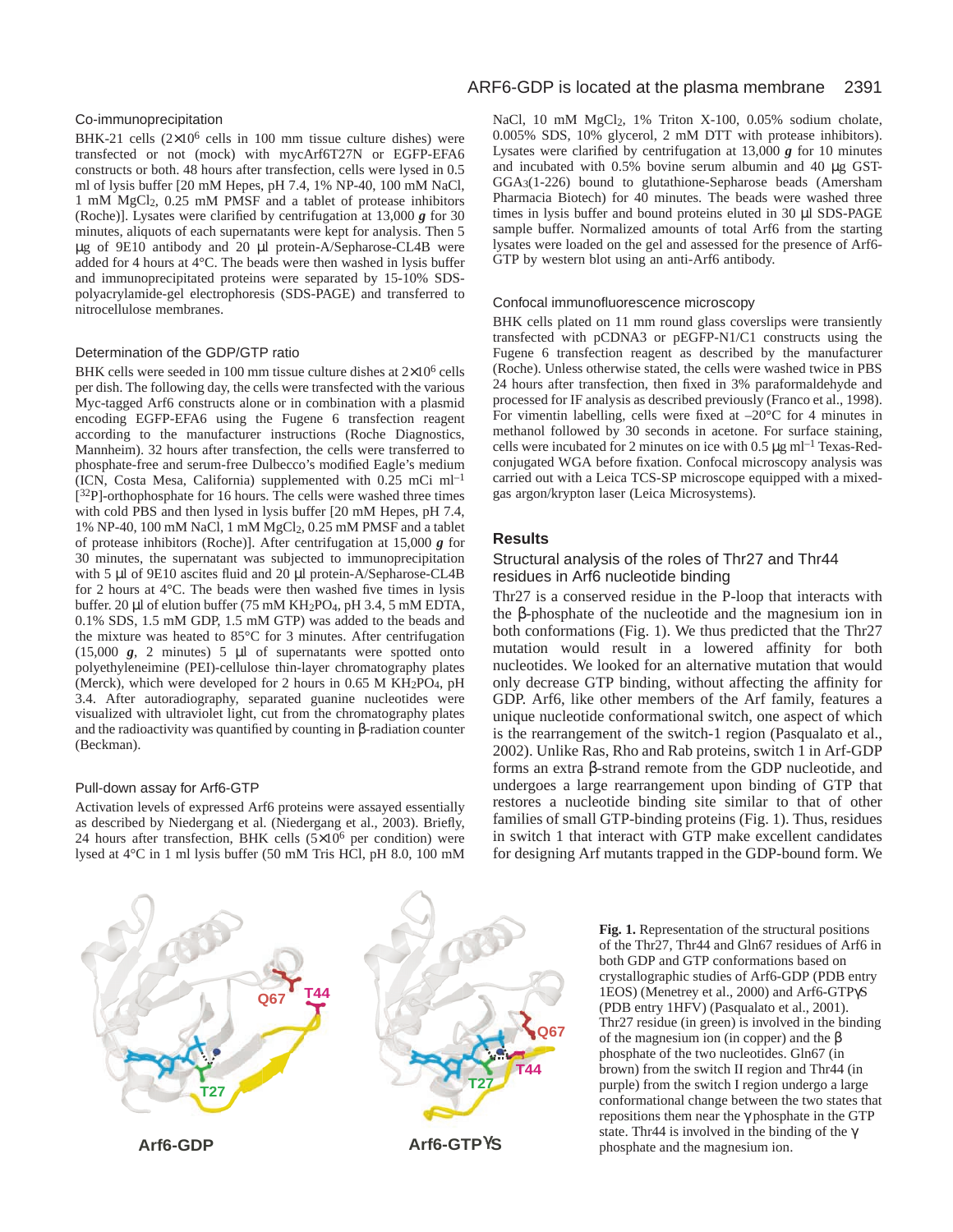selected Thr44, an invariant residue of small GTP-binding proteins, because it is exposed to the solvent in Arf6-GDP, whereas it interacts with the γ-phosphate,  $Mg^{2+}$  and Thr27 in the P-loop in Arf6-GTP (Fig. 1). We thus predicted that replacement of Thr44 by a bulkier residue would result in the inability of switch 1 to adopt a GTP-bound conformation without affecting its conformation in Arf6-GDP. In consequence, the improper coordination of GTP by the mutant would effectively trap the protein in the GDP-bound form. In fact, it has been previously reported that the mutation of the equivalent residue in Rap2 protein (Thr 35) resulted in a decreased affinity for GTP without affecting GDP binding (Lerosey et al., 1991).

# In vitro, the T27N mutation affects both GDP and GTP binding, whereas the T44N mutation affects solely GTP binding

We purified from bacteria the myristoylated proteins wild-type Arf6, Arf6(T27N) and Arf6(T44N). It is noteworthy that Arf6 wt is produced by the bacteria as a GTP-bound form, whereas Arf6(T44N) is found essentially associated with GDP. The purification of Arf6(T27N) could only be achieved in the presence of a large excess of GDP (0.1 mM) in all buffers to prevent its denaturation and sedimentation during the centrifugations.

The effect of the T27N mutation on the GDP dissociation rate was analysed in vitro at physiological  $Mg^{2+}$  concentration in the presence of phospholipids (Fig. 2A). Myristoylated Arf6 proteins (mutant and wild type) were first loaded with  $[3H]$ -GDP; GDP dissociation was then measured after addition of an excess of unlabelled GDP. We observed that the T27N mutation increased the GDP off-rate nearly fivefold compared with Arf6 wt. We conclude that the mutation of Thr27 results in a lower affinity for GDP. We tried to determine the impact of the mutation on the affinity for GTP but we could not find any experimental conditions enabling us to load the T27N mutant with [35S]-GTPγS. This observation indicates that the T27N mutation dramatically decreases the affinity for GTP. The fact that the T27N substitution decreases the affinity of the protein for the nucleotides raises the question of its stability in solution. This was assessed directly by looking at the stability of the association between the nucleotide and the protein. Arf6(T27N) was first loaded with [ $3H$ ]-GDP at low Mg<sup>2+</sup> concentration to accelerate nucleotide exchange. When maximal loading was attained, the  $Mg^{2+}$  was raised up to physiological concentration (1 mM) and the radioactivity bound to the proteins monitored as a function of time. After a 1-hour incubation at 37°C, more than 50% of Arf6(T27N) had lost its nucleotide (Fig. 2C). The stability of Arf6(T27N) was also investigated in a sedimentation experiment. After a 2-hour incubation at 37°C, about half of the protein was found in the pellet (Fig. 2D). Altogether, these results indicate that the T27N mutant is unstable and has a high tendency to lose its nucleotide.

When the T44N mutant was examined for its nucleotidebinding properties, we first observed that its GDP off-rate was unchanged and similar to that of Arf6-wt (Fig. 2A). Second, we found that the GTP off-rate was about 30-fold higher than for the wild-type protein (Fig. 2B). From these experiments, we conclude that the Thr44 residue does not participate in the binding of GDP but is strongly implicated in the interaction



**Fig. 2.** T27N mutation decreases the affinity of Arf6 for both GDP and GTPγS and destabilizes the protein. T44N mutation affects the binding of GTPγS but not of GDP. (A,B) Arf6 wt( $\circ$ ), Arf6-T27N( $\blacklozenge$ ) or Arf6-T44N( $\Box$ ) were loaded for 40 minutes at 37°C with [3H]-GDP (A) or  $[^{35}S]$ -GTP $\gamma S$  (B) in the presence of 1 µM free Mg<sup>2+</sup>. Then, the free  $Mg^{2+}$  concentration was raised to 1 mM and [<sup>3</sup>H]-GDP and [35S]-GTPγS dissociations were initiated by adding 1 mM unlabeled GDP or GTPγS, respectively. The curves are best fits assuming first-order kinetics for nucleotide dissociation; nucleotide dissociation rates are shown on the left. (C) Arf6 T27N  $(\blacklozenge)$  or T44N ( $\square$ ) were loaded at 37°C with [<sup>3</sup>H]-GDP in the presence of 1  $\mu$ M free Mg<sup>2+</sup>. Then, the free Mg<sup>2+</sup> concentration was raised to 1 mM and, without isotopic dilution, the radioactivity bound to the proteins was measured over time. (D) Arf6-T27N or Arf6-T44N (5 µM) was incubated in the presence of 50  $\mu$ M GDP and 1 mM free Mg<sup>2+</sup> for 2 hours at 37°C. After ultracentrifugation, pellet (P) and supernatant (S) were analysed by SDS-PAGE and Coomassie Blue staining. The distribution (as percentages) of Arf between pellet and supernatant is indicated.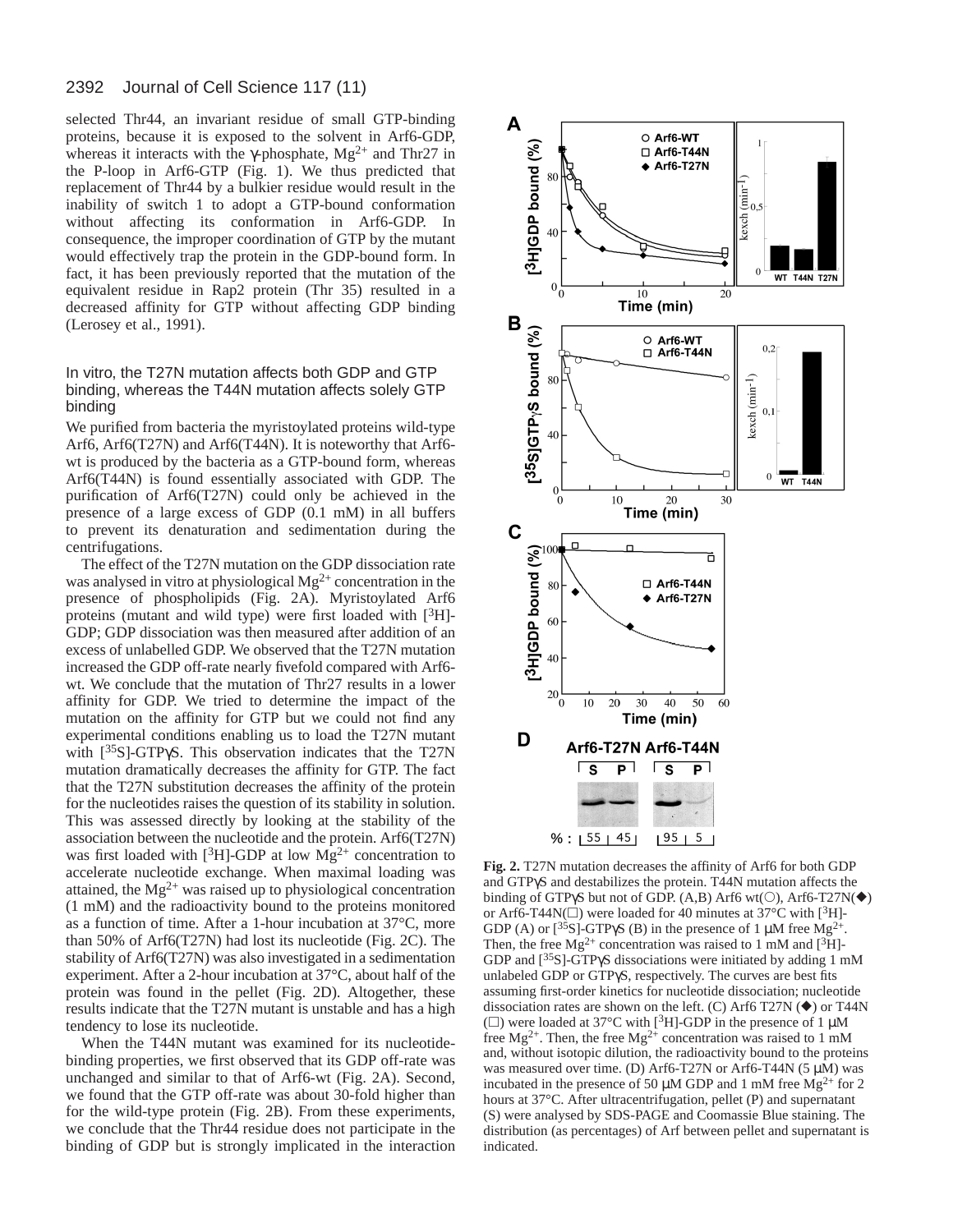between Arf6 and the γ-phosphate of the GTP. Third, we determined that the T44N mutant was stable in solution, because more than 95% of the protein was still soluble (Fig. 2D) and associated to its nucleotide GDP after a 1-hour incubation at 37°C (Fig. 2C). Therefore, Arf6(T44N), in contrast to Arf6(T27N), is a stable GDP-bound protein.

## Expression of Arf6(T27N) leads to the formation of aggregated structures reminiscent of aggresomes

Our in vitro data demonstrate that Arf6(T27N) is an unstable protein that easily loses its nucleotide leading to its denaturation. We therefore analysed its behaviour when expressed in cells. We compared the distribution of the different Arf6 proteins following cytosol-membrane fractionation of transfected BHK cells. Overexpressed Arf6-wt distributes almost equally between pellet and soluble fractions (Fig. 3A). Arf6(T44N) displays a very similar distribution. As for Q67L and T27N mutants, both are essentially in the pellet. However, when transfected BHK cells were lysed in the presence of Triton X-100, a nonionic detergent used to solubilize the membranes at 4°C, Arf6(T27N) was still found in the pellet, whereas Arf6-wt and the two other mutants were solubilized and mostly recovered in the supernatant (Fig. 3B). We noticed that Arf6(T27N) was still Triton X-100 insoluble when the cells were treated with cytochalasin D, suggesting that Arf6(T27N) is not associated with the actin cytoskeleton (data not shown). It has been reported recently that misfolded and aggregated proteins could be intracellularly sequestered





C

into specialized structures named aggresomes (Garcia-Mata, 2002). These structures are Triton X-100 insoluble and formed by the condensation of mini-aggregates, transported and regrouped in a microtubule-dependent manner in a perinuclear region, probably the microtubule organizing centre. In some cases, the presence of aggresomes induces the formation of a vimentin cage surrounding the aggregates. In agreement with previous studies (Peters et al., 1995; Radhakrishna et al., 1996), using a GFP-coupled Arf6(T27N) protein expressed in BHK cells, we located the mutant predominantly in intracellular dots dispersed throughout the cells. Interestingly, these dots became larger and more concentrated around the nucleus over time (Fig. 3Ca-c). In addition, a 2-hour incubation with nocodazole induced the redistribution and dispersion of these juxtanuclear<br>Arf6(T27N)-positive structures (Fig. 3Cd). Similar Arf6(T27N)-positive structures (Fig. 3Cd). Similar observations were made when Arf6(T27N) was HA-tagged and expressed in HeLa and CHO cells (data not shown). At high levels of expression, we observed that Arf6(T27N) perturbed the vimentin cytoskeleton, leading to the formation of a ring around the Arf6(T27N)-labelled structures (Fig. 3Ce-g).

Altogether, these results indicate that cellular expression of Arf6(T27N) leads to the formation of structures reminiscent of aggresomes. We conclude that the T27N mutant should not be used to determine the cellular localization of the GDP-bound form of Arf6.

## Arf6(T27N) inhibits in vitro activation of Arf6-wt by its exchange factor EFA6

However, several studies have shown that, in vivo, the expression of Arf6(T27N) mutant could affect Arf6 function. We suspected that this mutant, which has impaired interaction with nucleotides (Fig. 1) could be stabilized by the formation of a nucleotide-free complex with the GEF. Thus, the T27N mutant would sequester the GEF, inhibiting the activation of endogenous Arf6. To demonstrate such a dominant-negative effect, we have tested the ability of Arf6(T27N) in vitro to

**Fig. 3.** Arf6(T27N) localizes to detergent-insoluble structures reminiscent of aggresomes. (A,B) When expressed in cells, Arf6(T27N) is essentially insoluble even in the presence of detergent. Cells were transfected with expression plasmids encoding HA-tagged Arf6-wt and the T27N, T44N and Q67L mutants. (A) The cells were homogenized and the post-nuclear supernatants were centrifuged at 100,000 *g* to give a membrane (m) and a cytosolic (c) fraction. (B) BHK-21 cells were lysed at



4°C in Triton-X-100-containing buffer and centrifuged to separate Triton-X-100-soluble (s) and -insoluble (i) fractions. The different fractions were immunoblotted using anti-HA mouse monoclonal antibody. (C) Expression of Arf6(T27N)-EGFP induces the formation of punctate structures that are regrouped near the nucleus over time in a microtubule-dependent

manner. BHK-21 cells were transfected with Arf6(T27N)- EGFP constructs and fixed at different time points. Cells were treated for 2 hours with 30 µM nocodazole before fixation (d). 48 hours after transfection, cells were probed with antivimentin antibodies (e-g). At high expression levels, perinuclear Arf6(T27N)-EGFP structures (e) are surrounded with a vimentin ring (f, arrowheads). A merged image is presented (g).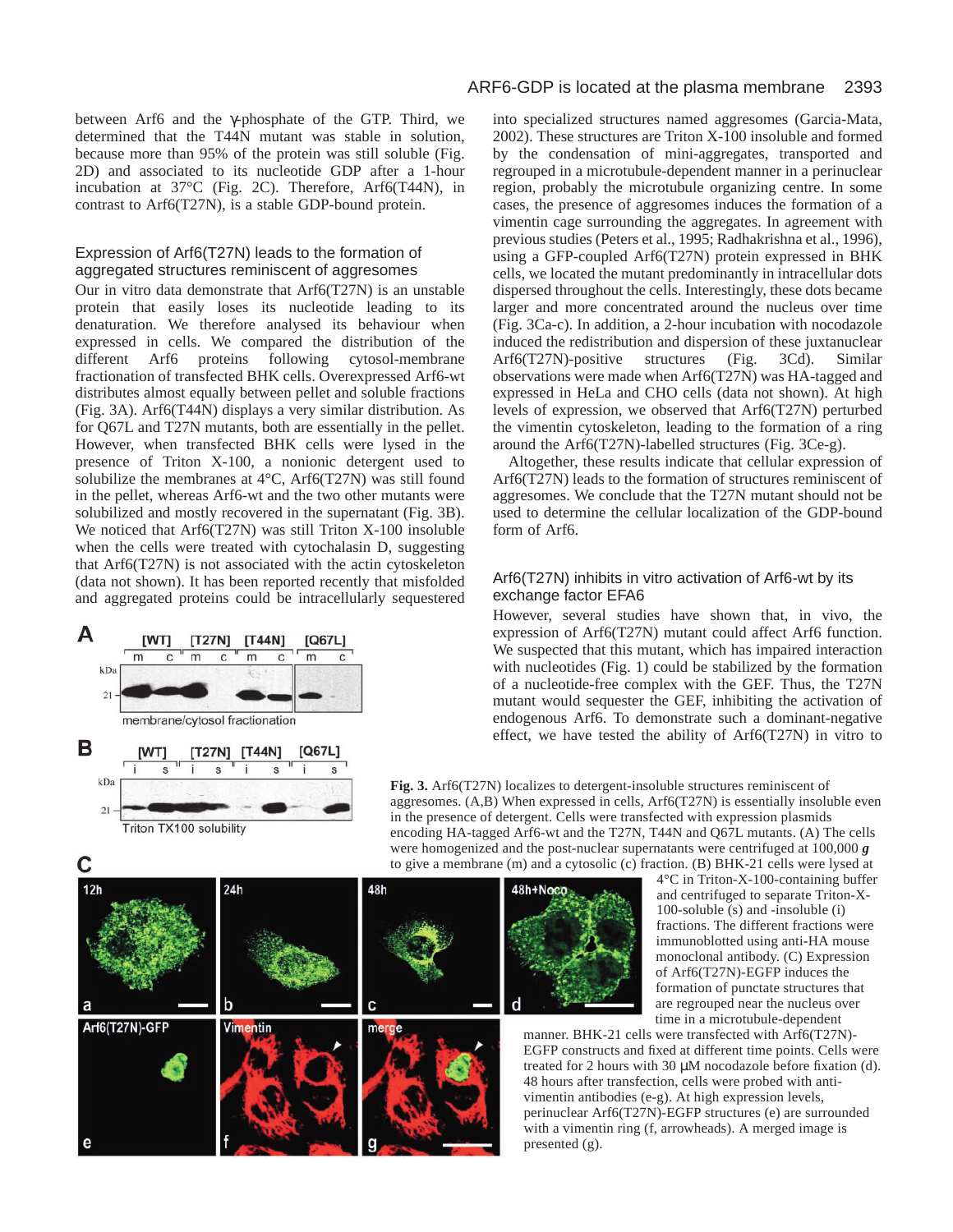inhibit the activation of Arf6-wt by the specific exchange factor EFA6. As previously shown (Macia et al., 2001), addition of purified EFA6 to GDP-bound Arf6-wt strongly increased the GDP-GTP exchange rate as monitored in real time by tryptophan fluorescence (Fig. 4A). The addition of purified Arf6(T27N) inhibited in a dose-dependent manner the EFA6 catalysed activation of Arf6-wt (Fig. 4A) but had no effect on spontaneous exchange (not shown). From these results, we conclude that, in vitro, the Arf6(T27N) mutant, not yet denatured, can inhibit the activation of Arf6-wt by its GEF.

## EFA6 expression redistributes Arf6(T27N) to the cell surface together with EFA6

Next, we tested whether Arf6(T27N) could act in vivo as a dominant-negative protein by forming a stable complex with



EFA6. After co-expression in BHK cells, we examined the localization of the two proteins. As previously reported (Franco et al., 1999), their co-expression induced many long, thin extensions of the plasma membrane. Interestingly, Arf6(T27N) no longer appeared in large intracellular structures but was redistributed together with EFA6 to the cell surface where they colocalized (Fig. 4Bc,d). Co-immunoprecipitation experiment demonstrates that, in vivo, the two proteins are associated (Fig. 4C). This result indicates that the two molecules form a complex by which EFA6 prevents the denaturation and the accumulation of Arf6(T27N) in aggresomes.

Altogether, these results demonstrate for the first time that the Arf6(T27N) mutant acts both in vivo and in vitro as a dominant-negative form by sequestering the exchange factor. In addition, it suggests that, because the complex is found at the plasma membrane, this is where the activation of Arf6 occurs.

## In vivo, the Arf6(T44N) mutant is locked in the inactive conformation

Our results demonstrate that, in vivo, a proportion of the Arf6(T27N) mutant is engaged in a high-affinity nucleotidefree complex with the exchange factor, whereas most denatures and accumulates into aggresomes. Thus, the Arf6(T27N) mutant cannot be used to localize the inactive GDP-bound form of Arf6. Our in vitro experiments (Fig. 2) indicated that the Arf6(T44N) mutant would better mimic the inactive form. We verified in vivo that Arf6(T44N) is GDP bound. BHK cells transfected with the Arf6 constructs were radiolabelled with  $[3^{2}P]$ -orthophosphate. The Arf6 proteins were immunoprecipitated and the associated nucleotide was analysed by thin-layer chromatography. We observed that the T44N mutant, like the wild-type protein, was essentially GDP bound. Interestingly, when the exchange factor EFA6 was co-

**Fig. 4.** Arf6(T27N) acts as a dominant-negative mutant both in vitro and in vivo by trapping the exchange factor EFA6. (A) In vitro Arf6(T27N) inhibits EFA6-catalysed activation of Arf6-wt. Kinetics of GDP to GTP exchange on Arf6 were monitored by the correlated variation in tryptophan fluorescence. Purified Arf6 was preloaded with GDP and injected at  $0.5 \mu$ M in the fluorescence cuvette containing azolectin vesicles (0.4 g  $l^{-1}$ ) in HKM buffer at 30°C. When indicated, purified EFA6 (100 nM) and increasing concentration of Arf6(T27N) (0-1 µM) were injected, followed by the addition of GTP ( $200 \mu$ M). For better clarity, we have only represented the curve at 1 µM of Arf6(T27N). For each experiments the value of the fold stimulation is plotted. The fold stimulation is the ratio of the EFA6 catalysed over the spontaneous exchange rate. (B) Co-expression with VSV-G-EFA6 induces the redistribution of Arf6(T27N) to the plasma membrane. BHK-21 cells were transfected with VSV-G-EFA6 (a) or Arf6(T27N)-HA (b) or both (c,d). After fixation, the cells were probed with anti-VSV-G antibody to detect EFA6 (a,c) and with anti-HA antibody to detect Arf6 (b,d). The co-expression of Arf6(T27N) and EFA6 induces plasma membrane extensions where they colocalize. Arrows indicate some zones of costaining. (C) EFA6 coimmunoprecipitates with Arf6(T27N). Lysates of BHK-21 cells untransfected or transiently expressing Arf6(T27N)-Myc, EGFP-EFA6 or both were immunoprecipitated (IP) with an anti-Myc antibody. Immunoprecipitates were resolved on SDS-PAGE, blotted on nitrocellulose membranes and probed with an anti-GFP antibody to detect EGFP-EFA6. 5% of the input (cell lysates) was also immunoblotted with anti-GFP and anti-Myc antibodies to ensure that EGFP-EFA6 and Arf6(T27N) respectively were expressed.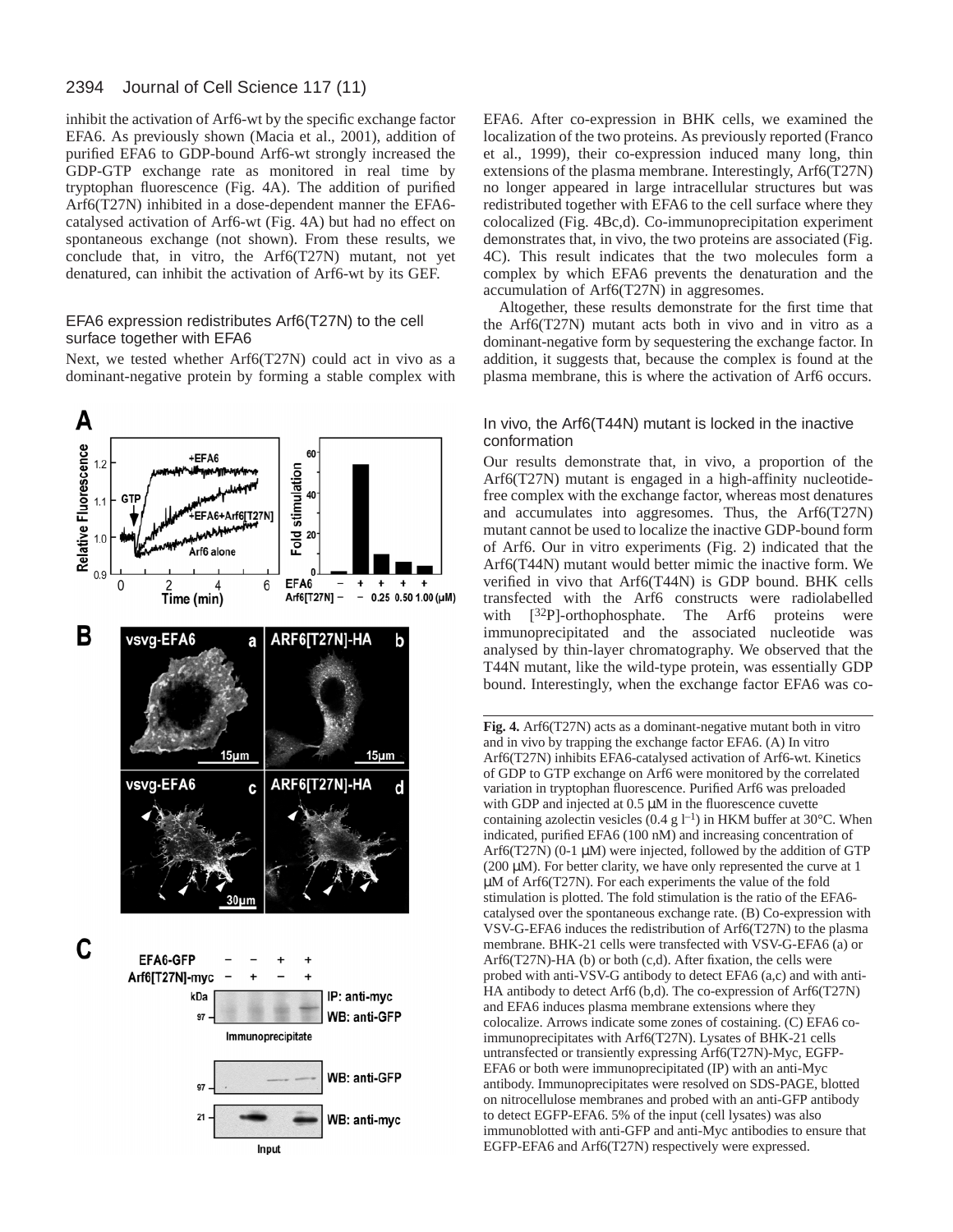transfected, no significant GTP binding was observed on Arf6(T44N) protein, in contrast to the wild-type (Fig. 5A). This result was confirmed in a pull-down assay using the Arf/GTP-binding domain of GGA3 fused to GST protein (Niedergang et al., 2003). In the absence of expression of EFA6, only Arf6(Q67L) was able to bind to  $\text{GST-GGA}_3$  (Fig. 5B). When EFA6 was co-expressed, Arf6-wt bound to GST-GGA3, whereas Arf6(T44N) did not. We conclude that, in vivo, the T44N mutant is locked in the inactive conformation.

# Arf6-GDP accumulates in actin, ezrin and

phosphatidylinositol (4,5)-bisphosphate (PIP2)-enriched structures of the plasma membrane

After having demonstrated that the Arf6(T44N) mutant mimics



**Fig. 5.** In vivo*,* expression of EFA6 leads to the activation of Arf6-wt but not of Arf6(T44N). (A) BHK-21 cells were transfected with expression plasmids encoding Myc-tagged Arf6-wt, or Arf6(T44N) alone or in combination with a plasmid encoding EGFP-EFA6 and grown in the presence of  $[32P]$ -orthophosphate. After immunoprecipitation with the anti-Myc monoclonal antibody, the bound nucleotides were determined by thin-layer chromatography and subjected to autoradiography. The position of GDP and GTP are indicated. (bottom) Quantification of the results from two independent experiments (mean  $\pm$  SD). (B) BHK-21 cells were transfected with different Arf6 constructs alone or in combination with EGFP-EFA6. Arf6-GTP was isolated by incubation with a GST fusion containing an ARF6 effector domain.

the Arf6 GDP-bound form, we set out to determine the cellular localization of the membrane-associated fraction by confocal IF microscopy. First, Arf6(T44N) was co-transfected with Rab5 or Rab7, markers for early and late endosomes, respectively (Gruenberg, 2001). We did not find any significant co-staining between Arf6(T44N) and these two endosomal proteins (Fig. 6). Arf6(T44N) was also absent from the Tfn-Rpositive recycling compartment. However, both proteins were frequently colocalized at the cell surface (Fig. 6). Interestingly, the Arf6(T44N) present at the plasma membrane stained using fluorescent WGA, was also observed in areas devoid of clathrin (Fig. 6). These results suggest that Arf6 is probably not involved in the formation of recycling vesicles from the recycling compartment but might participate at a stage of the Tfn-R endocytosis that precedes its incorporation into clathrincoated pits.

In addition to its role in endocytosis, Arf6 stimulates the cortical actin rearrangement. Confocal sectioning through the upper part of the cell revealed that Arf6(T44N) localized with F-actin in many cell surface structures, such as large membrane folds and small membrane extensions (Fig. 6). It should be realized that Arf6 is never detected at the ventral cell surface facing the substratum. Ezrin belongs to the ERM protein family, which serve as cytoskeleton-membrane linkers. We compared the distribution of ezrin to Arf6(T44N) and found that both are highly enriched and are remarkably colocalized in the same membrane structures (Fig. 6). Several studies suggest that ezrin could bind selectively to PIP2 (Barret et al., 2000; Niggli et al., 1995), we asked whether these membrane domains were enriched in specific lipid species. We examined the cellular distribution of PIP2 by monitoring the PH domain of the PLCδ, which has a high affinity for PIP2. Cells cotransfected with plasmids encoding PLCδ-PH-GFP and Arf6(T44N) exhibited a strong co-localization of the two proteins at the cell surface confined within the microvilli and large domain folds described above (Fig. 6). We also noticed that PLCδ-PH-GFP labelling was not modified by the expression of Arf6(T44N), suggesting that (as expected) this inactive Arf6 mutant did not affect the phosphatidylinositol- (4)-phosphate 5-kinase activity (not shown). The PH domain of EFA6 being entirely responsible for its plasma membrane attachment (Derrien et al., 2002; Franco et al., 1999), we used an EFA6-PH-GFP construct to compare EFA6 and Arf6(T44N) localizations. We observed that both proteins accumulated in the same areas at the cell surface, indicating that Arf6 and its exchange factor EFA6 encounter one another in discrete plasma membrane domains enriched in cortical actin, ezrin and PIP<sub>2</sub>.

## **Discussion**

Mutations of conserved residues in the nucleotide binding site of small GTP-binding proteins that trap or alter specific steps along their GDP-GTP cycle have proved to be invaluable tools to investigate their cellular functions. One of the most popular mutations involves the replacement of a conserved Ser/Thr residue in the phosphate-binding P-loop by an Asn (Thr27 in Arf6), which results in the improper coordination of the βphosphate of nucleotides and the associated  $Mg^{2+}$  ion, and thereby a lowered affinity for GDP and GTP. However, G proteins with this mutation are often called 'GTP-binding-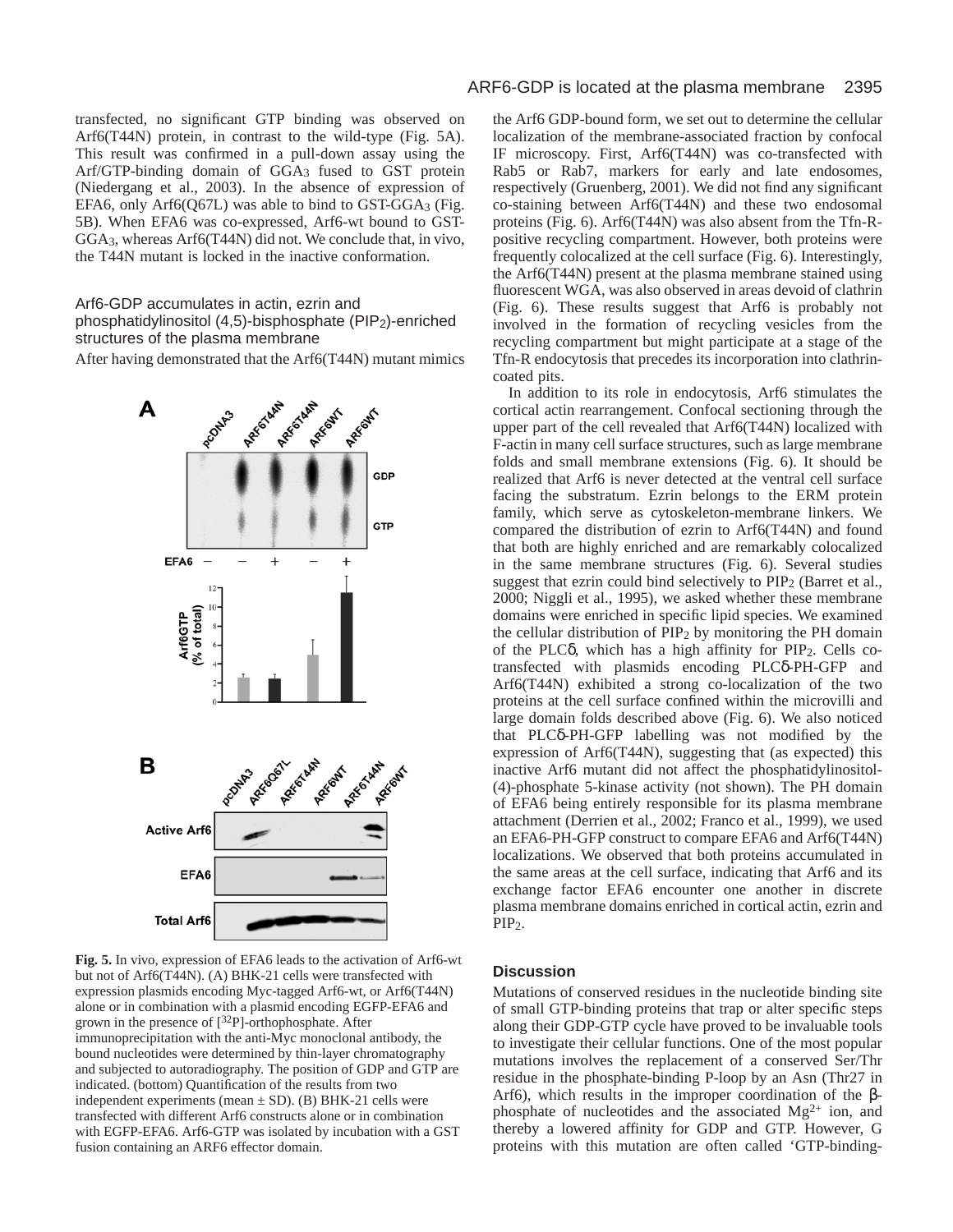

**Fig. 6.** Arf6-GDP localizes with EFA6 and ezrin in actin- and PIP2-enriched structures of the plasma membrane. BHK-21 cells were transfected with Arf6(T44N)-HA alone or with GFP-Rab5, GFP-Rab7, PH-PLCδ-GFP or PH-EFA6-GFP. After fixation, the cells were probed with anti-HA antibody to detect Arf6, in combination with phalloidin, anti-Giantin, anti-ezrin, anti-Tfn-R or anti-clathrin-heavy-chain antibodies and analysed by *xy* or *xz* (for WGA and anti-Giantin labelling) confocal sectioning. The cell surface was stained using Texas-red-conjugated WGA. Arrows indicate some zones of co-staining. Scale bars, 15 µm.

defective mutants' and considered to be an approximation of their GDP-bound state. Here, we have analysed both in vitro and in vivo the impact of this mutation on Arf6. We demonstrated that Arf6(T27N) mutant cannot be used to mimic the GDP-bound form. However, the mutant is particularly well suited to inhibiting endogenous Arf6 activation by trapping the exchange factor.

We observed that the T27N mutation decreased the affinity of Arf6 for both GDP and GTP leading to the occurrence of a nucleotide-free and hence unstable protein. It has been known for the past decade that removing the nucleotide from a Gprotein in vitro leads to a so-called 'comatose' protein (Ferguson and Higashijima, 1991). As a consequence, the T27N mutant forms aggregates both in vitro and inside the cell. In vivo, the T27N mutant is essentially localized in non-ionic detergent insoluble structures that are characteristic of aggresomes (Johnston et al., 1998). The formation of aggresome in a juxtanuclear region is proposed to be a general cellular response to the presence of aggregated and undegraded proteins. We propose that at least a proportion of the perinuclear localized Arf6(T27N) represents aggresomes mistaken for the perinuclear recycling compartment. The instability of the dominant-negative form of ARF6 could be a phenomenon general to the other small G-proteins designed on the same model. Hence, the intracellular localization of these mutants should be interpreted with caution.

However, we found that Arf6(T27N) could still act as a dominant-negative protein. A general feature of GEF catalytic mechanisms is the formation of a G-protein/GEF complex with low affinity for nucleotide. For example, in vitro and in the absence of nucleotide, there is formation of a stable nucleotidefree complex between Arf1 and the isolated Sec7 domain of Arno or Gea2. This complex is disrupted by the addition of nucleotide (Paris et al., 1997; Goldberg, 1998). The lowered affinity of the T27N mutant for both nucleotides explains the formation of a complex between Arf6(T27N) and EFA6 even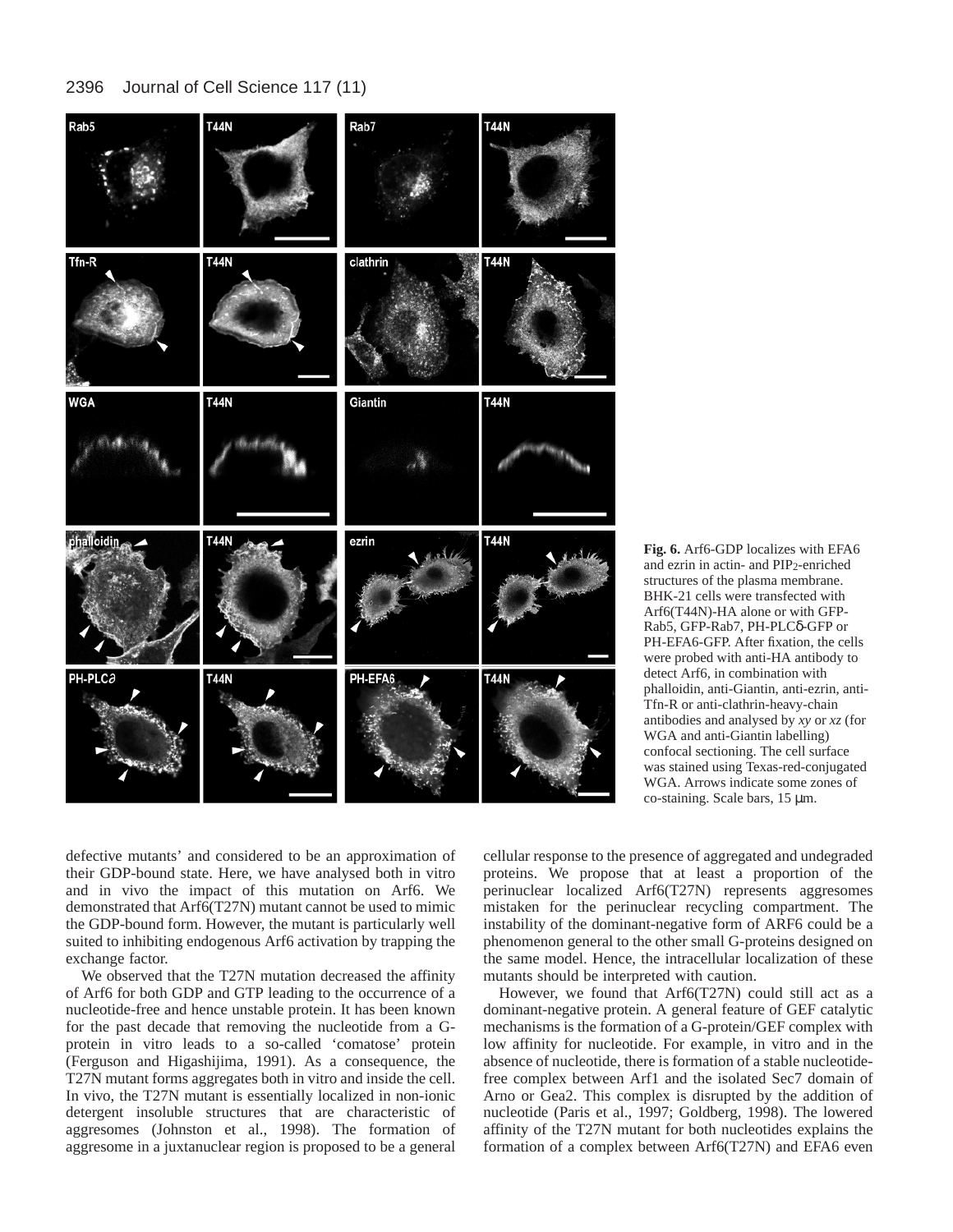in the presence of nucleotide in the medium. In addition, our immunolocalization and co-immunoprecipitation analyses demonstrate that a dominant-negative mutant traps its exchange factor in vivo. The localization at the plasma membrane of this intermediate state in the activation mechanism informs us about the site of Arf6 activation. It has recently been shown in epithelial cells that Arf6(T27N) localizes both to internal punctate structures and to adherens junctions (Palacios et al., 2001). In light of our results, the fraction of Arf6(T27N) found at the junctions might represent the fraction in complex with the endogenous exchange factor, leading to the inhibition of E-cadherin endocytosis (Palacios et al., 2002).

In order to determine the genuine cellular localization of the inactive GDP-bound form of Arf6, we designed a new mutant, Arf6(T44N), based on the three-dimensional structure of Arf6 in GDP- and GTP-bound conformations. Our approach proved to be correct because the T44N mutant has the same GDPbinding properties as the wild-type protein but displays a marked reduction in affinity for GTP. This mutant is essentially GDP bound when expressed in BHK cells, even when coexpressed with the GEF, demonstrating that the T44N mutation locked the protein in the GDP-bound form. Moreover, the absence of interaction between this T44N mutant and several Arf6 effectors (Fig. 5B and data not shown) demonstrate that this locked conformation is inactive. Arf6(T44N) distributes almost equally between cytosol and membrane fractions (Fig. 3). The membrane fraction of Arf6(T44N) is found in specific regions of the plasma membrane enriched in actin, PIP2 and ezrin, an actin- and PIP2-binding protein. The Arf6-specific exchange factor EFA6 localizes with Arf6 in these regions, suggesting that these microvillus-like structures of the plasma membrane are the sites of Arf6 activation. The fact that ARF6(T44N) is expressed in large excess of the endogenous EFA6 suggests the existence of a specific protein and/or lipid receptor(s) for Arf6-GDP. To date, beside the GEFs, βγ subunits of trimeric G-proteins and β-arrestin are potential partners of Arf-GDP (Claing et al., 2001; Franco et al., 1995b; Galas et al., 1997). In light of the above, it would be interesting to look for a role of these two proteins as plasma membrane receptors for Arf6-GDP.

The localization of Arf6-GDP, Arf6-GTP and its putative GEFs EFA6 and Arno (Klarlund et al., 1997; Langille et al., 1999; Venkateswarlu et al., 1998) is more compatible with a role for Arf6 in cell surface endocytosis than in recycling from intracellular compartments. Nevertheless, recent IF studies looking at the intracellular accumulation of several molecules showed that Arf6 affects the recycling of receptors internalized by a clathrin-independent mechanism. In adipocytes, the translocation of the glucose transporter GLUT4 in response to endothelin has been proposed to be regulated by Arf6 (Lawrence and Birnbaum, 2001). The stimulated exocytosis of noradrenaline in permeabilized chromaffin cells and of exogenous growth hormone in PC12 cells seem to be controlled by the activation of Arf6 at the plasma membrane (Caumont et al., 2000). However, we believe that the localization of Arf6 and EFA6 precludes the possibility that Arf6 regulates the formation of recycling vesicles from an intracellular compartment destined to the plasma membrane. To explain how Arf6 could control the transport to the cell surface in such a wide variety of systems, we propose that Arf6 might also control the docking and/or fusion with the plasma membrane. This could be achieved by a modification in phospholipid composition of the plasma membrane as well as a reorganization of the underlying actin cytoskeleton.

We found a significant colocalization of Arf6-GDP with the Tfn-R at the plasma membrane but outside the area labelled for clathrin. As Arf6 is involved in Tfn-R endocytosis (D'Souza-Schorey et al., 1995), we would speculate that the GDP-GTP cycle of Arf6 is required for the recruitment of the Tfn-R into the clathrin-coated pits. In a similar manner, it has been proposed that the GTP hydrolysis by Arf1 is needed for the recruitment of the cargo into COPI-coated vesicles (Lanoix et al., 1999; Yang et al., 2002). Interestingly, a recent study on Gprotein-coupled-receptor endocytosis suggested a role for Arf6 by interacting directly with the β-arrestin (Claing et al., 2001). This latter protein would promote Arf6 activation at the plasma membrane by recruiting Arf6-GDP and its GEF. Once activated, Arf6 would trigger clathrin translocation onto the membrane. Thus β-arrestin would act as a linker between the receptor and the recruitment of the coat mediated by Arf6 activation. β-Arrestin should be restricted to G-protein-coupled receptors. One could speculate that an equivalent protein will couple Arf6 activation to endocytosis of other groups of receptors.

In conclusion, we have demonstrated that the GDP-GTP cycle of Arf6 takes place at the plasma membrane, implying that Arf6 is essentially involved in the regulation of plasmamembrane-related processes. Identification of partners and molecular analysis in reconstituted model is now necessary to understand the multiple functions of Arf6 at the plasma membrane.

The authors are grateful to S. Bourgoin, T. Dubois, A. Galmiche, H. P. Hauri, V. Hsu and M. Martin for reagents. B. Antonny, M. Chabre, C. Favard, S. Paris, P. J. Peters and K. Singer are thanked for very stimulating discussions and helpful comments on this manuscript. This work was supported by CNRS institutional funding and a grant from the Ligue Nationale Française Contre le Cancer.

#### **References**

- **Aikawa, Y. and Martin, T. F.** (2003). ARF6 regulates a plasma membrane pool of phosphatidylinositol(4,5)bisphosphate required for regulated exocytosis. *J. Cell Biol.* **162**, 647-659.
- **Altschuler, Y., Liu, S., Katz, L., Tang, K., Hardy, S., Brodsky, F., Apodaca, G. and Mostov, K.** (1999). ADP-ribosylation factor 6 and endocytosis at the apical surface of Madin-Darby canine kidney cells. *J. Cell Biol.* **147**, 7- 12.
- Barret, C., Roy, C., Montcourrier, P., Mangeat, P. and Niggli, V. (2000). Mutagenesis of the phosphatidylinositol 4,5-bisphosphate (PIP2) binding site in the NH2-terminal domain of ezrin correlates with its altered cellular distribution. *J. Cell Biol.* **151**, 1067-1080.
- **Brown, H. A., Gutowski, S., Moomaw, C. R., Slaughter, C. and Sternweis, P. C.** (1993). ADP-ribosylation factor, a small GTP-dependent regulatory protein, stimulates phospholipase D activity. *Cell* **75**, 1137-1144.
- **Caumont, A. S., Vitale, N., Gensse, M., Galas, M. C., Casanova, J. E. and Bader, M. F.** (2000). Identification of a plasma membrane-associated guanine nucleotide exchange factor for ARF6 in chromaffin cells. Possible role in the regulated exocytotic pathway. *J. Biol. Chem*. **275**, 15637-15644.
- **Chavrier, P. and Franco, M.** (2001). Expression, purification, and biochemical properties of EFA6, a Sec7 domain-containing guanine exchange factor for ADP-ribosylation factor 6 (ARF6). *Methods Enzymol.* **329**, 272-279.
- **Chavrier, P. and Goud, B.** (1999). The role of ARF and Rab GTPases in membrane transport. *Curr. Opin. Cell Biol.* **11**, 466-475.
- **Claing, A., Chen, W., Miller, W. E., Vitale, N., Moss, J., Premont, R. T.**